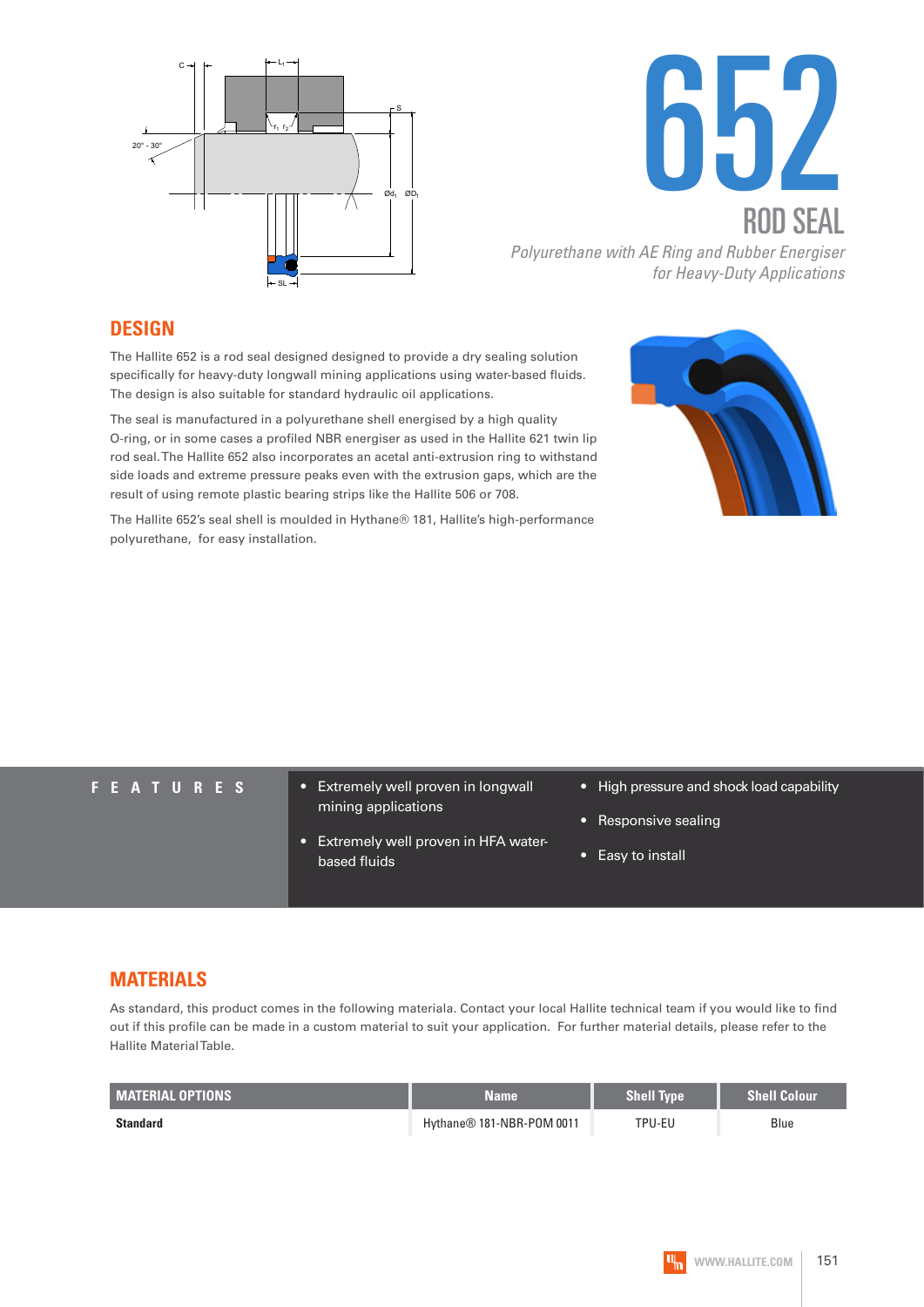### **TECHNICAL DETAILS**

| <b>OPERATING CONDITIONS</b>                 | <b>METRIC</b>                     | <b>INCH</b>                      |  |  |
|---------------------------------------------|-----------------------------------|----------------------------------|--|--|
| <b>Maximum Speed</b>                        | 1.0 <sub>m/sec</sub>              | $3.0$ ft/sec                     |  |  |
| <b>Temperature Range Hydraulic Oils</b>     | $-45^{\circ}$ C +110 $^{\circ}$ C | $-50^{\circ}$ F $+230^{\circ}$ F |  |  |
| <b>Temperature Range Water-Based Fluids</b> | $-0^{\circ}$ C +60 $^{\circ}$ C   | $32^{\circ}$ F +140 $^{\circ}$ F |  |  |
| <b>Maximum Pressure</b>                     | 700 bar                           | 10000 psi                        |  |  |

Data given are maximum values and can apply depending on specific application. Maximum ratings of temperature, pressure, or operating speeds are dependent on fluid medium, surface, gap value, and other variables such as dynamic or static service. Maximum values are not intended for use together at the same time, e.g. max temperature and max pressure. Please contact your Hallite technical representative for application support. **NOTE**

| <b>MAXIMUM EXTRUSION GAP</b> |       |       |       |       |       |
|------------------------------|-------|-------|-------|-------|-------|
| <b>Pressure bar</b>          | 160   | 250   | 400   | 500   | 700   |
| <b>Maximum Gap mm</b>        | 1.00  | 0.80  | 0.60  | 0.40  | 0.25  |
| Pressure psi                 | 2400  | 3750  | 6000  | 7500  | 10000 |
| <b>Maximum Gap in</b>        | 0.040 | 0.032 | 0.024 | 0.016 | 0.010 |

**NOTE**

Figures show the maximum permissible gap all on one side, using minimum rod Ø and maximum clearance Ø. Refer to Housing Design section.

| <b>SURFACE ROUGHNESS</b>         | umRa        | <b>umRz</b>        | <b>umRt</b>       | <b>uinRa</b> | <b>uinRz</b> | uinRt     |
|----------------------------------|-------------|--------------------|-------------------|--------------|--------------|-----------|
| <b>Dynamic Sealing Face Ød</b> , | $0.1 - 0.4$ | 1.6 max            | 4 max             | $4 - 16$     | 63 max       | $157$ max |
| <b>Static Sealing Face ØD</b>    | 1.6 max     | 6.3 <sub>max</sub> | 10 <sub>max</sub> | $63$ max     | $250$ max    | 394 max   |
| <b>Static Housing Faces L</b>    | $3.2$ max   | 10 <sub>max</sub>  | $16$ max          | 125 max      | $394$ max    | $630$ max |

| <b>CHAMFERS &amp; RADII</b>               |      |      |      |       |       |       |
|-------------------------------------------|------|------|------|-------|-------|-------|
| <b>Groove Section <s b="" mm<=""></s></b> | 4.00 | 5.00 | 7.50 | 10.00 | 12.50 | 15.00 |
| <b>Min Chamfer C mm</b>                   | 3.00 | 3.50 | 5.00 | 6.50  | 7.00  | 8.00  |
| Max Fillet Rad r <sub>1</sub> mm          | 0.20 | 0.40 | 0.80 | 0.80  | 2.30  | 1.60  |
| Max Fillet Rad r, mm                      | 0.40 | 0.80 | 1.20 | 1.60  | 1.60  | 2.40  |

| <b>TOLERANCES</b> | Ød, |      |             |
|-------------------|-----|------|-------------|
| mm                | f9  | Js11 | $+0.25 - 0$ |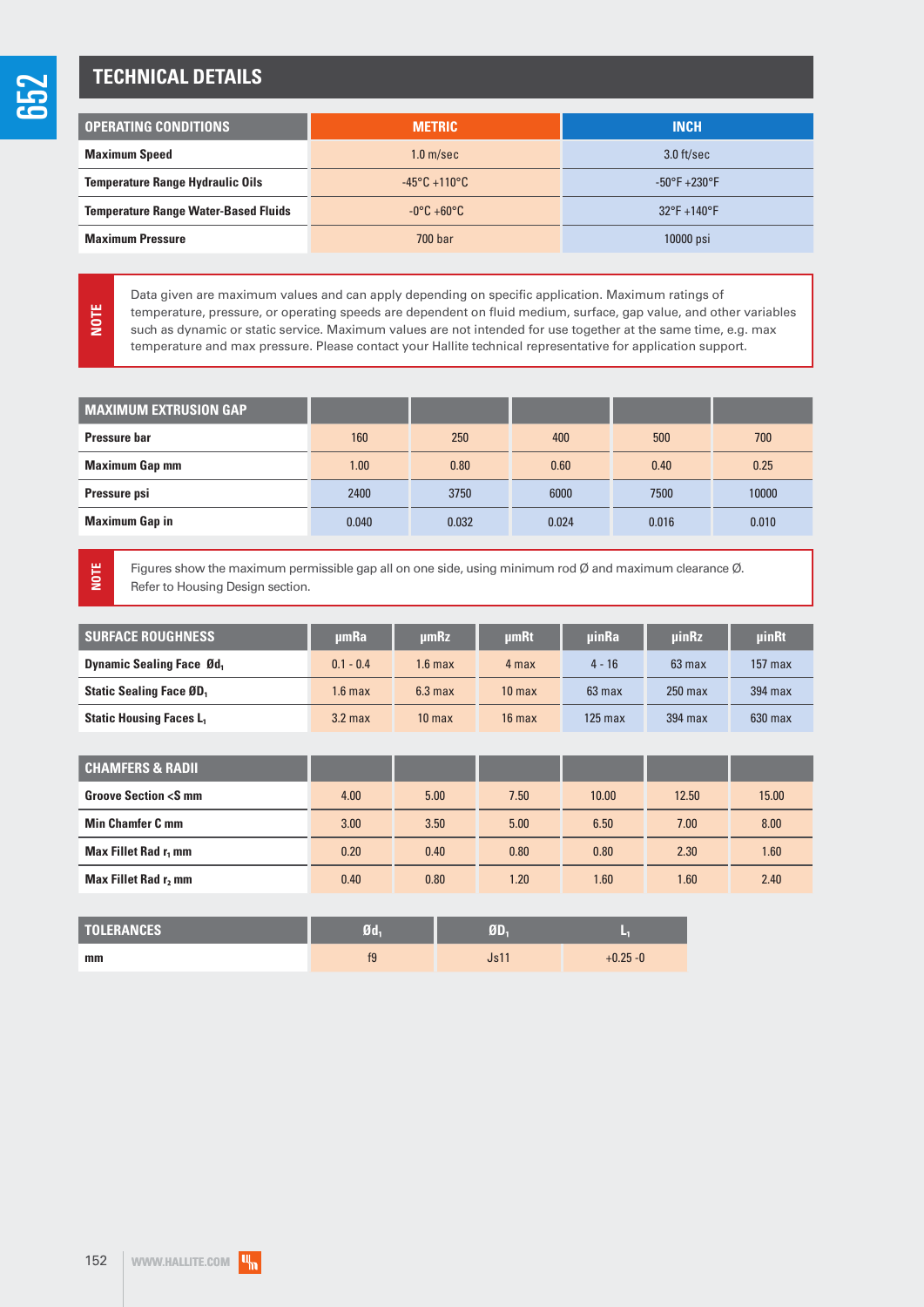



# **PART NUMBER RANGE**

|                   |            |                             | <b>METRIC</b>                                                |                         |       |             |
|-------------------|------------|-----------------------------|--------------------------------------------------------------|-------------------------|-------|-------------|
| $\mathfrak{gd}_1$ | <b>TOL</b> | $\mathbf{g}_{\mathbf{D}_1}$ | <b>TOL</b>                                                   | $\mathsf{L}_\mathrm{t}$ | SL    | <b>PART</b> |
|                   | f9         |                             | Js11                                                         | $+0.25 - 0$             |       | No.         |
| 32.00             | $-0.03$    | 44.00                       | $+0.08$                                                      | 9.60                    | 8.70  | 4344111     |
|                   | $-0.09$    |                             | $-0.08$                                                      |                         |       |             |
| 40.00             | $-0.03$    | 52.00                       | $+0.10$                                                      | 9.60                    | 8.70  | 4326311     |
|                   | $-0.09$    |                             | $-0.10$                                                      |                         |       |             |
| 50.00             | $-0.03$    | 62.00                       | $+0.10$                                                      | $9.60\,$                | 8.70  | 4326411     |
|                   | $-0.09$    |                             | $-0.10$                                                      |                         |       |             |
| 60.00             | $-0.03$    | 69.80                       | $+0.10$                                                      | 12.50                   | 11.40 | 4534910*    |
|                   | $-0.10$    |                             | $-0.10$                                                      |                         |       |             |
| 60.00             | $-0.03$    | 72.00                       | $+0.10$                                                      | $9.60\,$                | 8.70  | 4344211*    |
|                   | $-0.10$    |                             | $-0.10$                                                      |                         |       |             |
| 60.00             | $-0.03$    | 75.00                       | $+0.10$                                                      | 13.00                   | 11.90 | 4451211     |
|                   | $-0.10$    |                             | $-0.10$                                                      |                         |       |             |
| 63.00             | $-0.03$    | 75.00                       | $+0.10$                                                      | 9.60                    | 8.70  | 4326511*    |
|                   | $-0.10$    |                             | $-0.10$                                                      |                         |       |             |
| 70.00             | $-0.03$    | 82.00                       | $+0.11$                                                      | $9.60\,$                | 8.70  | 4344311*    |
|                   | $-0.10$    |                             | $-0.11$                                                      |                         |       |             |
| 75.00             | $-0.03$    | 95.00                       | $+0.11$                                                      | 14.00                   | 12.50 | 4547810*    |
|                   | $-0.10$    |                             | $-0.11$                                                      |                         |       |             |
| 80.00             | $-0.03$    | 95.00                       | $+0.11$                                                      | 13.00                   | 11.80 | 4797410     |
|                   | $-0.10$    |                             | $-0.11$                                                      |                         |       |             |
| 80.00             | $-0.03$    | 95.00                       | $+0.11$                                                      | 16.00                   | 14.50 | 4446511     |
|                   | $-0.10$    |                             | $-0.11$                                                      |                         |       |             |
| 85.00             | $-0.04$    | 97.00                       | $+0.11$                                                      | 9.60                    | 8.70  | 4344511     |
|                   | $-0.12$    |                             | $-0.11$                                                      |                         |       |             |
| 90.00             | $-0.04$    | 105.00                      | $+0.11$                                                      | 13.00                   | 11.80 | 4875010     |
|                   | $-0.12$    |                             | $-0.11$                                                      |                         |       |             |
| 90.00             | $-0.04$    | 105.00                      | $+0.11$                                                      | 16.00                   | 14.50 | 4428011     |
|                   | $-0.12$    |                             | $-0.11$                                                      |                         |       |             |
| 100.00            | $-0.04$    | 115.00                      | $+0.11$                                                      | 12.00                   | 11.00 | 4528010*    |
|                   | $-0.12$    |                             | $-0.11$                                                      |                         |       |             |
| 100.00            | $-0.04$    | 115.00                      | $+0.11$                                                      | 16.00                   | 14.50 | 4397611*    |
|                   | $-0.12$    |                             | $-0.11$                                                      |                         |       |             |
| 105.00            | $-0.04$    | 120.00                      | $+0.11$                                                      | 13.00                   | 11.80 | 4406711*    |
|                   | $-0.12$    |                             | $-0.11$                                                      |                         |       |             |
| <b>NOTE</b>       |            |                             | Part numbers suffixed by "*" indicate profiled NBR energiser |                         |       |             |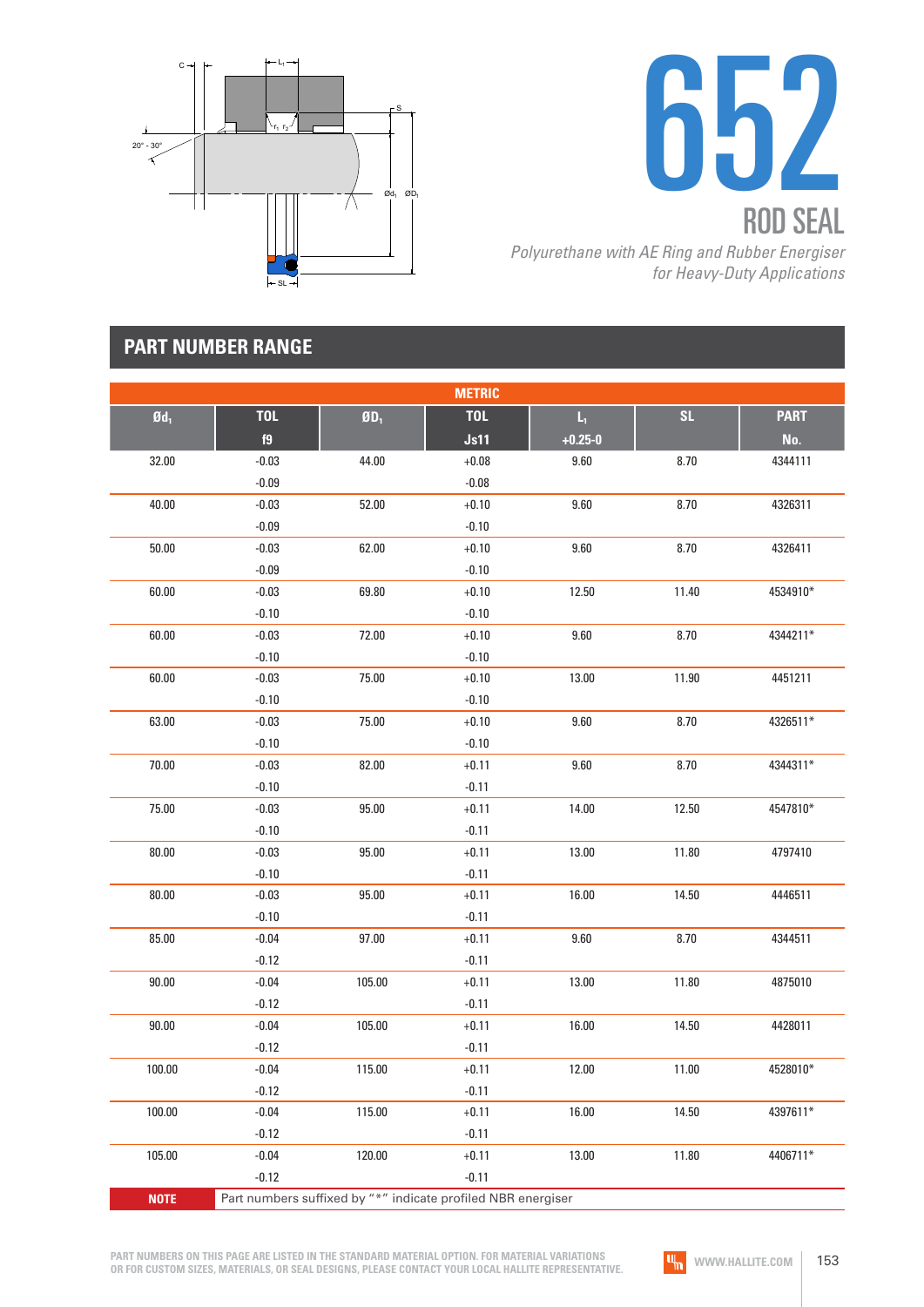



# **PART NUMBER RANGE**

| <b>METRIC</b>     |            |                                                              |            |                |       |             |  |  |
|-------------------|------------|--------------------------------------------------------------|------------|----------------|-------|-------------|--|--|
| $\mathfrak{gd}_1$ | <b>TOL</b> | $\boldsymbol{0}\boldsymbol{D}_1$                             | <b>TOL</b> | $\mathsf{L}_1$ | SL    | <b>PART</b> |  |  |
|                   | f9         |                                                              | Js11       | $+0.25 - 0$    |       | No.         |  |  |
| 105.00            | $-0.04$    | 120.00                                                       | $+0.11$    | 16.00          | 14.50 | 4781810     |  |  |
|                   | $-0.12$    |                                                              | $-0.11$    |                |       |             |  |  |
| 110.00            | $-0.04$    | 125.00                                                       | $+0.13$    | 16.00          | 14.50 | 4445611     |  |  |
|                   | $-0.12$    |                                                              | $-0.13$    |                |       |             |  |  |
| 115.00            | $-0.04$    | 130.00                                                       | $+0.13$    | 16.00          | 14.50 | 4455411     |  |  |
|                   | $-0.12$    |                                                              | $-0.13$    |                |       |             |  |  |
| 120.00            | $-0.04$    | 135.00                                                       | $+0.13$    | 16.00          | 14.50 | 4452011     |  |  |
|                   | $-0.12$    |                                                              | $-0.13$    |                |       |             |  |  |
| 125.00            | $-0.04$    | 140.00                                                       | $+0.13$    | 16.00          | 14.50 | 4446911     |  |  |
|                   | $-0.14$    |                                                              | $-0.13$    |                |       |             |  |  |
| 128.00            | $-0.04$    | 143.00                                                       | $+0.13$    | 16.00          | 14.50 | 4581611     |  |  |
|                   | $-0.14$    |                                                              | $-0.13$    |                |       |             |  |  |
| 130.00            | $-0.04$    | 145.00                                                       | $+0.13$    | 16.00          | 14.50 | 4782410     |  |  |
|                   | $-0.14$    |                                                              | $-0.13$    |                |       |             |  |  |
| 135.00            | $-0.04$    | 155.00                                                       | $+0.13$    | 15.00          | 13.60 | 4475410*    |  |  |
|                   | $-0.14$    |                                                              | $-0.13$    |                |       |             |  |  |
| 140.00            | $-0.04$    | 155.00                                                       | $+0.13$    | 16.00          | 14.50 | 4753210     |  |  |
|                   | $-0.14$    |                                                              | $-0.13$    |                |       |             |  |  |
| 150.00            | $-0.04$    | 165.00                                                       | $+0.13$    | 16.00          | 14.50 | 4389111*    |  |  |
|                   | $-0.14$    |                                                              | $-0.13$    |                |       |             |  |  |
| 160.00            | $-0.04$    | 175.00                                                       | $+0.13$    | 12.80          | 11.70 | 4484010     |  |  |
|                   | $-0.14$    |                                                              | $-0.13$    |                |       |             |  |  |
| 160.00            | $-0.04$    | 175.00                                                       | $+0.13$    | 16.00          | 14.50 | 4405011*    |  |  |
|                   | $-0.14$    |                                                              | $-0.13$    |                |       |             |  |  |
| 160.00            | $-0.04$    | 177.00                                                       | $+0.13$    | 16.00          | 14.50 | 4767610     |  |  |
|                   | $-0.14$    |                                                              | $-0.13$    |                |       |             |  |  |
| 160.00            | $-0.04$    | 185.00                                                       | $+0.14$    | 20.00          | 18.80 | 4401711*    |  |  |
|                   | $-0.14$    |                                                              | $-0.14$    |                |       |             |  |  |
| 165.00            | $-0.04$    | 182.00                                                       | $+0.14$    | 16.00          | 14.50 | 4537411     |  |  |
|                   | $-0.14$    |                                                              | $-0.14$    |                |       |             |  |  |
| 170.00            | $-0.04$    | 185.00                                                       | $+0.14$    | 16.00          | 14.50 | 4745610     |  |  |
|                   | $-0.14$    |                                                              | $-0.14$    |                |       |             |  |  |
| 177.00            | $-0.04$    | 192.00                                                       | $+0.14$    | 16.00          | 14.50 | 4445711     |  |  |
|                   | $-0.14$    |                                                              | $-0.14$    |                |       |             |  |  |
| <b>NOTE</b>       |            | Part numbers suffixed by "*" indicate profiled NBR energiser |            |                |       |             |  |  |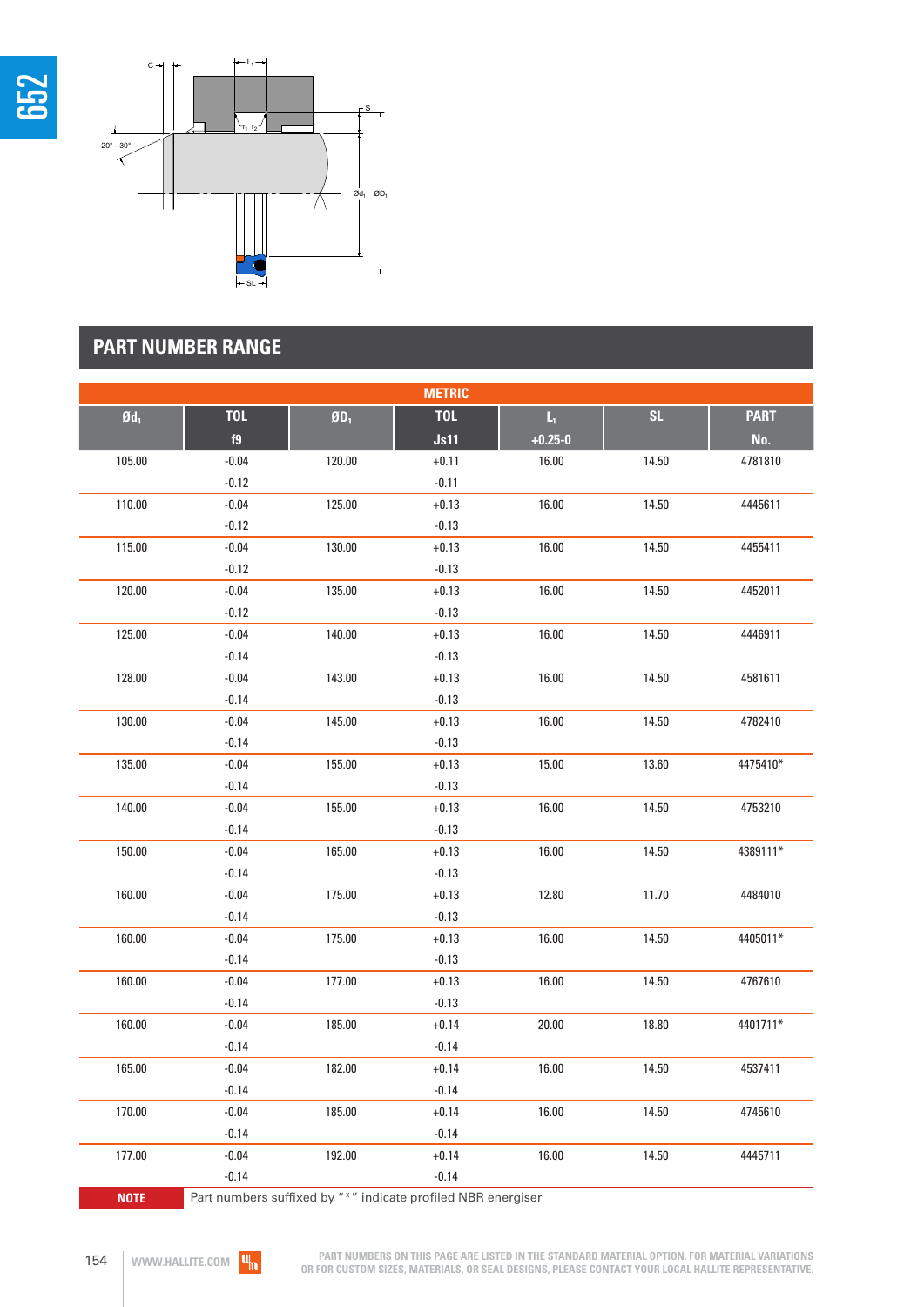



# **PART NUMBER RANGE**

|                   |            |        | <b>METRIC</b>                                                |             |           |             |
|-------------------|------------|--------|--------------------------------------------------------------|-------------|-----------|-------------|
| $\mathfrak{gd}_1$ | <b>TOL</b> | $ØD_1$ | <b>TOL</b>                                                   | Ц.          | <b>SL</b> | <b>PART</b> |
|                   | f9         |        | Js11                                                         | $+0.25 - 0$ |           | No.         |
| 180.00            | $-0.04$    | 195.00 | $+0.14$                                                      | 16.00       | 14.50     | 4734610     |
|                   | $-0.14$    |        | $-0.14$                                                      |             |           |             |
| 185.00            | $-0.05$    | 200.00 | $+0.14$                                                      | 16.00       | 14.50     | 4777210     |
|                   | $-0.17$    |        | $-0.14$                                                      |             |           |             |
| 185.00            | $-0.05$    | 210.00 | $+0.14$                                                      | 20.00       | 18.00     | 4546611     |
|                   | $-0.17$    |        | $-0.14$                                                      |             |           |             |
| 190.00            | $-0.05$    | 205.00 | $+0.14$                                                      | 16.00       | 14.50     | 4430811     |
|                   | $-0.17$    |        | $-0.14$                                                      |             |           |             |
| 195.00            | $-0.05$    | 210.00 | $+0.14$                                                      | 16.00       | 14.50     | 4459311     |
|                   | $-0.17$    |        | $-0.14$                                                      |             |           |             |
| 195.00            | $-0.05$    | 215.00 | $+0.14$                                                      | 16.00       | 14.50     | 4550511     |
|                   | $-0.17$    |        | $-0.14$                                                      |             |           |             |
| 200.00            | $-0.05$    | 220.00 | $+0.14$                                                      | 16.00       | 14.50     | 4387611*    |
|                   | $-0.17$    |        | $-0.14$                                                      |             |           |             |
| 205.00            | $-0.05$    | 220.00 | $+0.14$                                                      | 16.00       | 14.50     | 4762110     |
|                   | $-0.17$    |        | $-0.14$                                                      |             |           |             |
| 210.00            | $-0.05$    | 230.00 | $+0.14$                                                      | 16.00       | 14.50     | 4472911     |
|                   | $-0.17$    |        | $-0.14$                                                      |             |           |             |
| 220.00            | $-0.05$    | 235.00 | $+0.14$                                                      | 16.00       | 14.50     | 4759610     |
|                   | $-0.17$    |        | $-0.14$                                                      |             |           |             |
| 220.00            | $-0.05$    | 240.00 | $+0.14$                                                      | 16.00       | 14.50     | 4544510*    |
|                   | $-0.17$    |        | $-0.14$                                                      |             |           |             |
| 225.00            | $-0.05$    | 240.00 | $+0.14$                                                      | 16.00       | 14.50     | 4445811     |
|                   | $-0.17$    |        | $-0.14$                                                      |             |           |             |
| 225.00            | $-0.05$    | 250.00 | $+0.14$                                                      | 20.00       | 18.00     | 4537511     |
|                   | $-0.17$    |        | $-0.14$                                                      |             |           |             |
| 230.00            | $-0.05$    | 247.00 | $+0.14$                                                      | 16.00       | 14.50     | 4767710     |
|                   | $-0.17$    |        | $-0.14$                                                      |             |           |             |
| 230.00            | $-0.05$    | 249.30 | $+0.14$                                                      | 16.00       | 14.50     | 4439411     |
|                   | $-0.17$    |        | $-0.14$                                                      |             |           |             |
| 230.00            | $-0.05$    | 250.00 | $+0.14$                                                      | 16.00       | 14.50     | 4707210     |
|                   | $-0.17$    |        | $-0.14$                                                      |             |           |             |
| 230.00            | $-0.05$    | 255.00 | $+0.16$                                                      | 25.00       | 22.80     | 4555511     |
|                   | $-0.17$    |        | $-0.16$                                                      |             |           |             |
| <b>NOTE</b>       |            |        | Part numbers suffixed by "*" indicate profiled NBR energiser |             |           |             |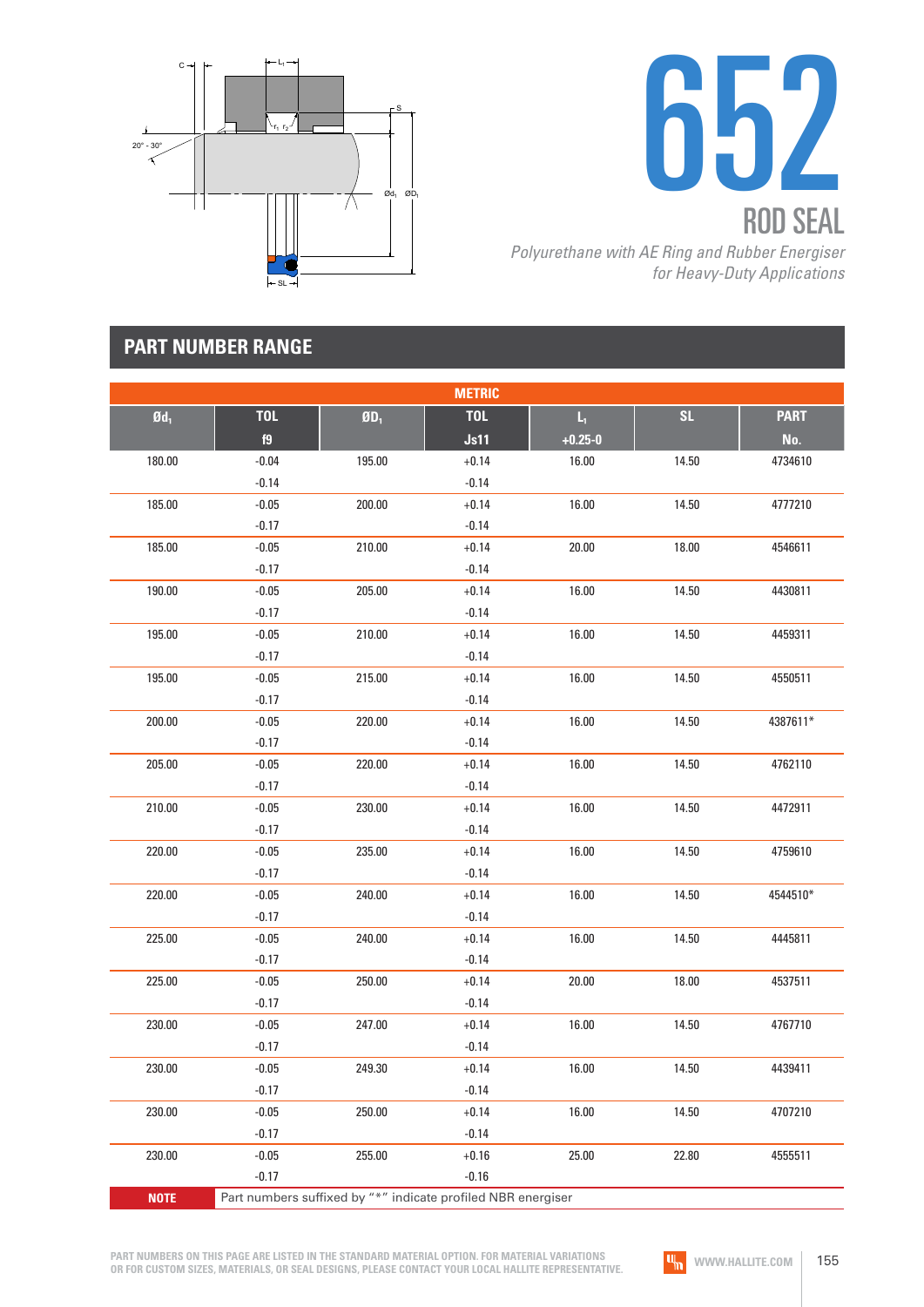



# **PART NUMBER RANGE**

|                   |            |                                                              | <b>METRIC</b> |             |       |             |
|-------------------|------------|--------------------------------------------------------------|---------------|-------------|-------|-------------|
| $\mathfrak{gd}_1$ | <b>TOL</b> | $\boldsymbol{0}\boldsymbol{0}_1$                             | <b>TOL</b>    | $L_{\rm L}$ | SL    | <b>PART</b> |
|                   | f9         |                                                              | Js11          | $+0.25 - 0$ |       | No.         |
| 235.00            | $-0.05$    | 255.00                                                       | $+0.16$       | 16.00       | 14.50 | 4771410     |
|                   | $-0.17$    |                                                              | $-0.16$       |             |       |             |
| 240.00            | $-0.05$    | 260.00                                                       | $+0.16$       | 16.00       | 14.50 | 4496511     |
|                   | $-0.17$    |                                                              | $-0.16$       |             |       |             |
| 245.00            | $-0.05$    | 270.00                                                       | $+0.16$       | 20.00       | 18.00 | 4546711     |
|                   | $-0.17$    |                                                              | $-0.16$       |             |       |             |
| 250.00            | $-0.05$    | 270.00                                                       | $+0.16$       | 16.00       | 14.50 | 4728810     |
|                   | $-0.17$    |                                                              | $-0.16$       |             |       |             |
| 255.00            | $-0.06$    | 275.00                                                       | $+0.16$       | 16.00       | 14.50 | 4578611     |
|                   | $-0.19$    |                                                              | $-0.16$       |             |       |             |
| 260.00            | $-0.06$    | 280.00                                                       | $+0.16$       | 18.00       | 16.40 | 4499011     |
|                   | $-0.19$    |                                                              | $-0.16$       |             |       |             |
| 265.00            | $-0.06$    | 285.00                                                       | $+0.16$       | 16.00       | 14.50 | 4722110     |
|                   | $-0.19$    |                                                              | $-0.16$       |             |       |             |
| 275.00            | $-0.06$    | 295.00                                                       | $+0.16$       | 16.00       | 14.50 | 4807310     |
|                   | $-0.19$    |                                                              | $-0.16$       |             |       |             |
| 280.00            | $-0.06$    | 300.00                                                       | $+0.16$       | 16.00       | 14.50 | 4713910     |
|                   | $-0.19$    |                                                              | $-0.16$       |             |       |             |
| 285.00            | $-0.06$    | 305.00                                                       | $+0.16$       | 18.00       | 16.40 | 4767810     |
|                   | $-0.19$    |                                                              | $-0.16$       |             |       |             |
| 285.00            | $-0.06$    | 310.00                                                       | $+0.16$       | 20.00       | 18.00 | 4537611     |
|                   | $-0.19$    |                                                              | $-0.16$       |             |       |             |
| 290.00            | $-0.06$    | 310.00                                                       | $+0.16$       | 18.00       | 16.40 | 4475111     |
|                   | $-0.19$    |                                                              | $-0.16$       |             |       |             |
| 290.00            | $-0.06$    | 315.00                                                       | $+0.16$       | 20.00       | 18.00 | 4759410     |
|                   | $-0.19$    |                                                              | $-0.16$       |             |       |             |
| 295.00            | $-0.06$    | 315.00                                                       | $+0.16$       | 18.00       | 16.40 | 4598211     |
|                   | $-0.19$    |                                                              | $-0.16$       |             |       |             |
| 300.00            | $-0.06$    | 320.00                                                       | $+0.18$       | 16.00       | 14.50 | 4525110*    |
|                   | $-0.19$    |                                                              | $-0.18$       |             |       |             |
| 305.00            | $-0.06$    | 325.00                                                       | $+0.18$       | 18.00       | 16.40 | 4473011     |
|                   | $-0.19$    |                                                              | $-0.18$       |             |       |             |
| 305.00            | $-0.06$    | 330.00                                                       | $+0.18$       | 20.00       | 18.00 | 4546811     |
|                   | $-0.19$    |                                                              | $-0.18$       |             |       |             |
| <b>NOTE</b>       |            | Part numbers suffixed by "*" indicate profiled NBR energiser |               |             |       |             |

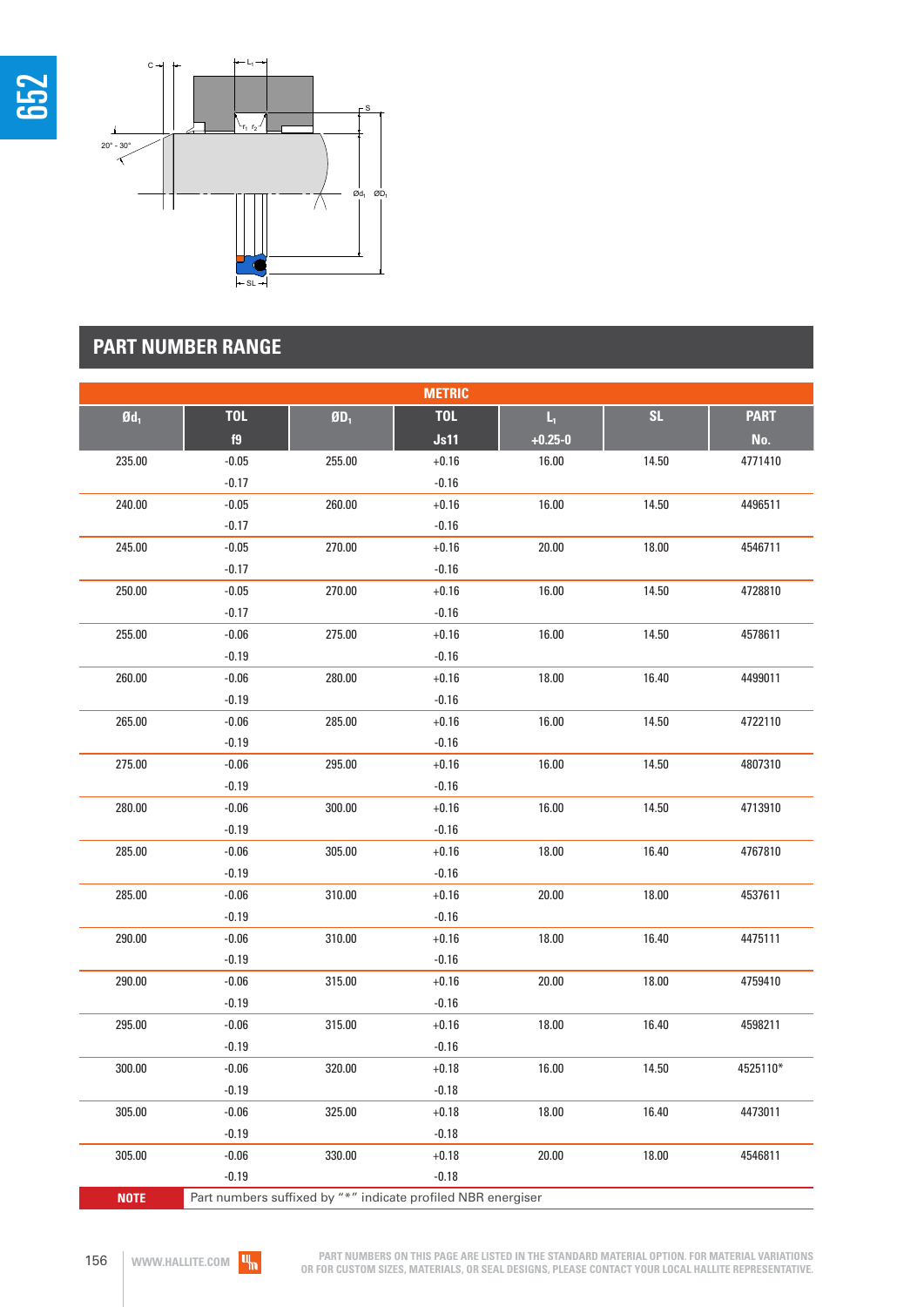



# **PART NUMBER RANGE**

|                 |            |                                  | <b>METRIC</b>                                                |             |           |             |
|-----------------|------------|----------------------------------|--------------------------------------------------------------|-------------|-----------|-------------|
| $\mathbf{0d}_1$ | <b>TOL</b> | $\boldsymbol{0}\boldsymbol{0}_1$ | <b>TOL</b>                                                   | $L_1$       | <b>SL</b> | <b>PART</b> |
|                 | f9         |                                  | Js11                                                         | $+0.25 - 0$ |           | No.         |
| 305.00          | $-0.06$    | 335.00                           | $+0.18$                                                      | 18.00       | 16.40     | 4721910     |
|                 | $-0.19$    |                                  | $-0.18$                                                      |             |           |             |
| 320.00          | $-0.06$    | 340.00                           | $+0.18$                                                      | 16.00       | 14.50     | 4544410*    |
|                 | $-0.20$    |                                  | $-0.18$                                                      |             |           |             |
| 320.00          | $-0.06$    | 340.00                           | $+0.18$                                                      | 18.00       | 16.40     | 4707310     |
|                 | $-0.20$    |                                  | $-0.18$                                                      |             |           |             |
| 325.00          | $-0.06$    | 355.00                           | $+0.18$                                                      | 20.00       | 18.00     | 4555711     |
|                 | $-0.20$    |                                  | $-0.18$                                                      |             |           |             |
| 330.00          | $-0.06$    | 350.00                           | $+0.18$                                                      | 18.00       | 16.40     | 4796710     |
|                 | $-0.20$    |                                  | $-0.18$                                                      |             |           |             |
| 335.00          | $-0.06$    | 355.00                           | $+0.18$                                                      | 18.00       | 16.40     | 4496611     |
|                 | $-0.20$    |                                  | $-0.18$                                                      |             |           |             |
| 335.00          | $-0.06$    | 360.00                           | $+0.18$                                                      | 20.00       | 18.00     | 4831710     |
|                 | $-0.20$    |                                  | $-0.18$                                                      |             |           |             |
| 340.00          | $-0.06$    | 360.00                           | $+0.18$                                                      | 20.50       | 18.50     | 4788110     |
|                 | $-0.20$    |                                  | $-0.18$                                                      |             |           |             |
| 340.00          | $-0.06$    | 365.00                           | $+0.18$                                                      | 20.00       | 18.00     | 4732810     |
|                 | $-0.20$    |                                  | $-0.18$                                                      |             |           |             |
| 350.00          | $-0.06$    | 375.00                           | $+0.18$                                                      | 20.00       | 18.00     | 4718010     |
|                 | $-0.20$    |                                  | $-0.18$                                                      |             |           |             |
| 355.00          | $-0.06$    | 380.00                           | $+0.18$                                                      | 20.00       | 18.00     | 4578411     |
|                 | $-0.20$    |                                  | $-0.18$                                                      |             |           |             |
| 360.00          | $-0.06$    | 385.00                           | $+0.18$                                                      | 20.00       | 18.00     | 4781110     |
|                 | $-0.20$    |                                  | $-0.18$                                                      |             |           |             |
| 370.00          | $-0.06$    | 395.00                           | $+0.18$                                                      | 20.00       | 18.00     | 4579710     |
|                 | $-0.20$    |                                  | $-0.18$                                                      |             |           |             |
| 380.00          | $-0.06$    | 405.00                           | $+0.20$                                                      | 20.00       | 18.00     | 4752010     |
|                 | $-0.20$    |                                  | $-0.20$                                                      |             |           |             |
| 390.00          | $-0.06$    | 415.00                           | $+0.20$                                                      | 20.00       | 18.00     | 4730010     |
|                 | $-0.20$    |                                  | $-0.20$                                                      |             |           |             |
| 395.00          | $-0.06$    | 420.00                           | $+0.20$                                                      | 20.00       | 18.00     | 4807110     |
|                 | $-0.20$    |                                  | $-0.20$                                                      |             |           |             |
| 400.00          | $-0.06$    | 425.00                           | $+0.20$                                                      | 20.00       | 18.00     | 4797210     |
|                 | $-0.20$    |                                  | $-0.20$                                                      |             |           |             |
| <b>NOTE</b>     |            |                                  | Part numbers suffixed by "*" indicate profiled NBR energiser |             |           |             |